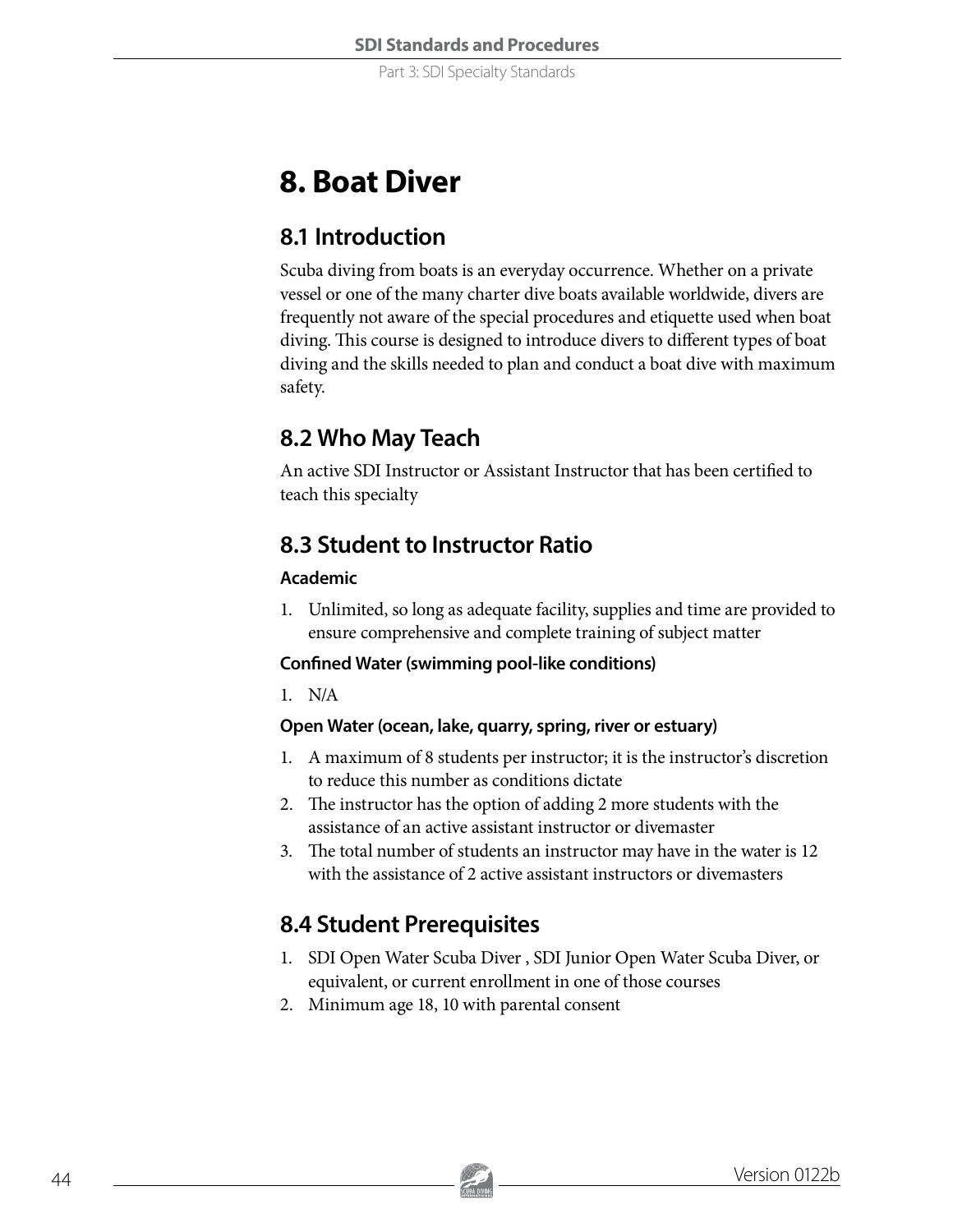### **8.5 Course Structure and Duration**

#### **Open Water Execution**

- 1. Two dives are required with complete briefs and debriefs by the instructor
- 2. Dive plan must include surface interval, maximum no-decompression time, etc. to be figured out and logged
- 3. All dives must be completed from a boat

#### **Course Structure**

1. SDI allows instructors to structure courses according to the number of students participating and their skill level

### **8.6 Administrative Requirements**

#### **Administrative Tasks:**

- 1. Collect the course fees from all the students
- 2. Ensure that the students have the required equipment
- 3. Communicate the schedule to the students
- 4. Have the students complete the:
	- a. *SDI Liability Release and Express Assumption of Risk* Form
	- b. *SDI Medical Statement Form*

#### **Upon successful completion of this specialty the instructor must:**

1. Issue the appropriate SDI certification by submitting the *SDI Diver Registration* form to SDI Headquarters or registering the students online through member's area of the SDI website

### **8.7 Training Material**

#### **Required Material:**

- 1. *SDI Wreck, Boat, and Drift Diving* Manual
- 2. *SDI Wreck, Boat, and Drift Diving* Scuba I.Q
- 3. *SDI Wreck, Boat, and Drift Diving* Instructor Guide

### **8.8 Required Equipment**

- 1. Boat equipped with proper safety equipment, including but not limited to oxygen and first aid kit
- 2. Basic open water scuba equipment as described in section three of this manual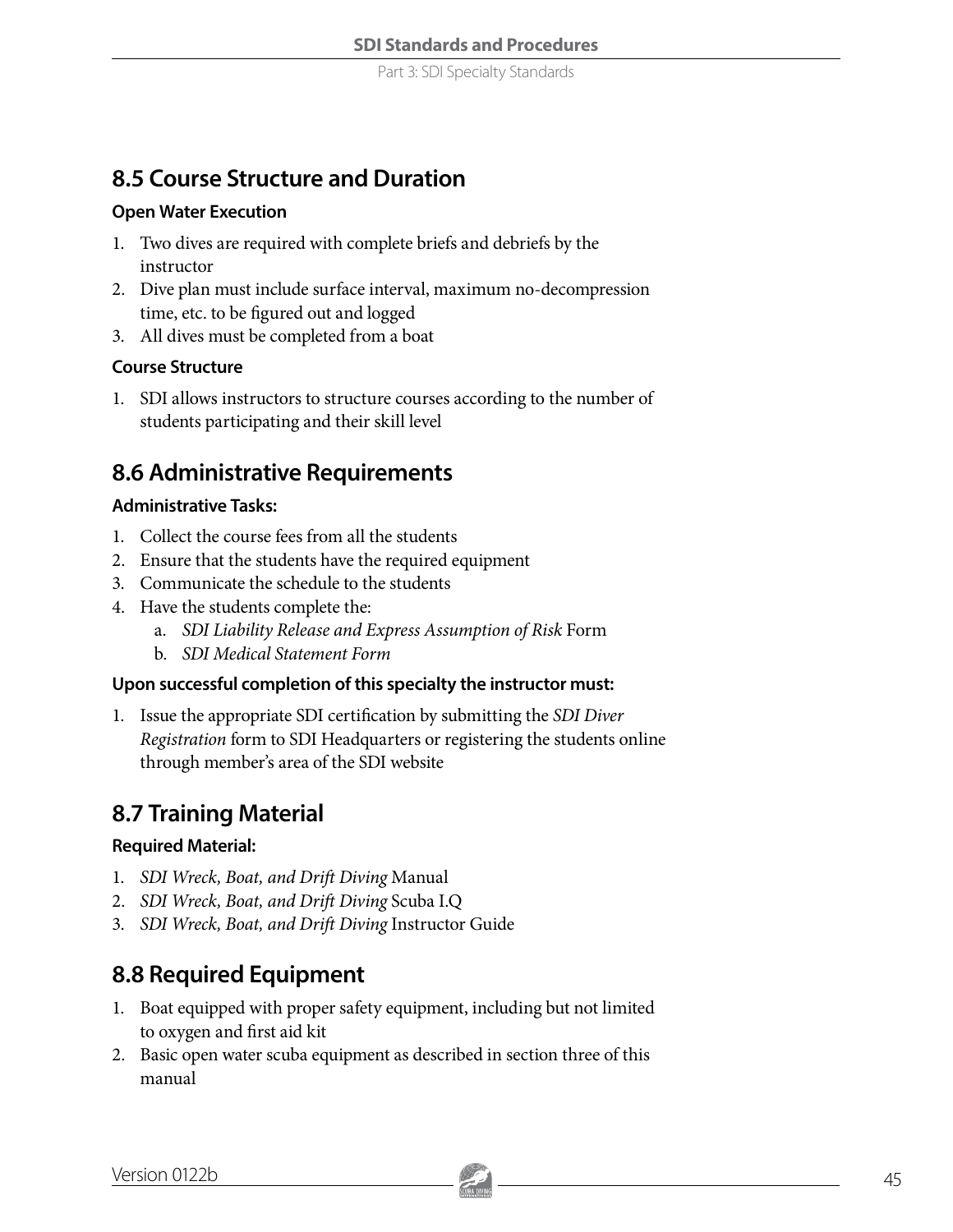Part 3: SDI Specialty Standards

### **8.9 Approved Outline**

#### **Instructors may use any additional text or materials that they feel help present these topics. The following topics must be covered:**

- 1. Types of Boats and Features of Those Boats
	- a. Live-aboard
	- b. Charter boat
	- c. Private boat
- 2. Safety Features
	- a. Life preservers
	- b. Life boats
	- c. Flares
	- d. Radio
	- e. Throw rings
	- f. US Coast Guard requirements
	- g. First aid kit
	- h. Oxygen kit
- 3. Exiting and Boarding the Boat
	- a. Type of ladder
	- b. How to use ladder
	- c. Entries
- 4. Planning Boat Trips
	- a. Types and sizes of boats
	- b. Location
	- c. Degree of difficulty of dives
	- d. Air availability on boat
	- e. Food/beverages available
	- f. Sleeping equipment necessary?
	- g. Weather
	- h. Dive planning
- 5. Determining Necessary Equipment
	- a. Use of a checklist
	- b. C-card and log book
	- c. Extra cylinder
	- d. All open water equipment
	- e. Spare parts kit
	- f. Camera / photo equipment
	- g. Game equipment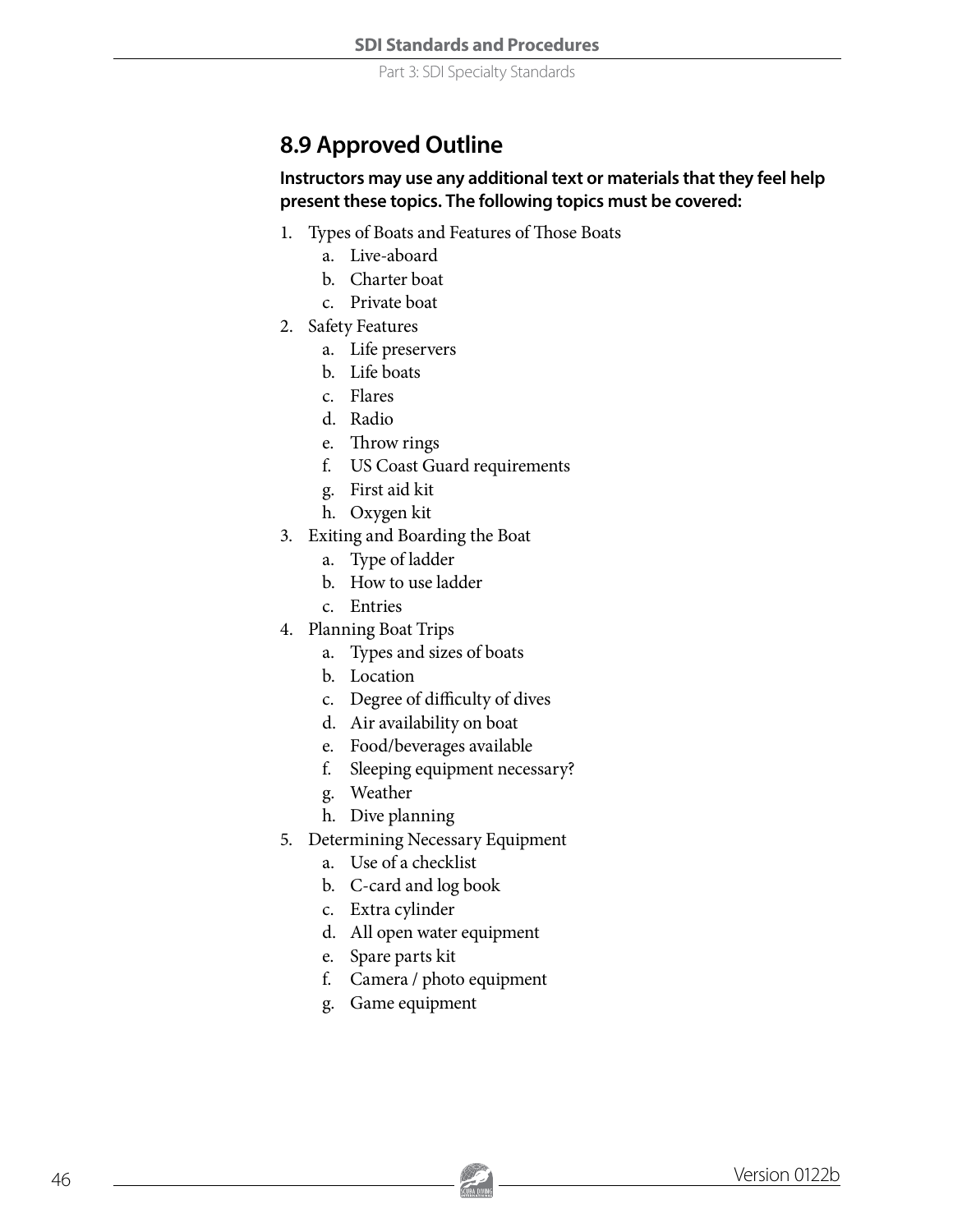Part 3: SDI Specialty Standards

- 6. Boat Procedures
	- a. Loading
	- b. Captain and crew briefs of special procedures
	- c. Special rules
	- d. Crowded area procedures
- 7. Lines
	- a. Anchor line
	- b. Descent lines
	- c. Tag line
	- d. Stern safety line
	- e. Decompression bar
- 8. Underwater Navigation From a Boat
	- a. Natural navigation
	- b. Anchored
		- i. No current
		- ii. Current
	- c. Drift diving

### **8.10 Required Skill Performance and Graduation Requirements**

#### **Students are required to successfully complete the following:**

- 1. Open Water Dive 1
	- a. Plan dive
	- b. Shore briefing
	- c. Review of procedures
	- d. Captain's brief and travel to dive destination
	- e. Entry
	- f. Diving procedures
	- g. Exit
	- h. Log dive
	- i. Care of equipment